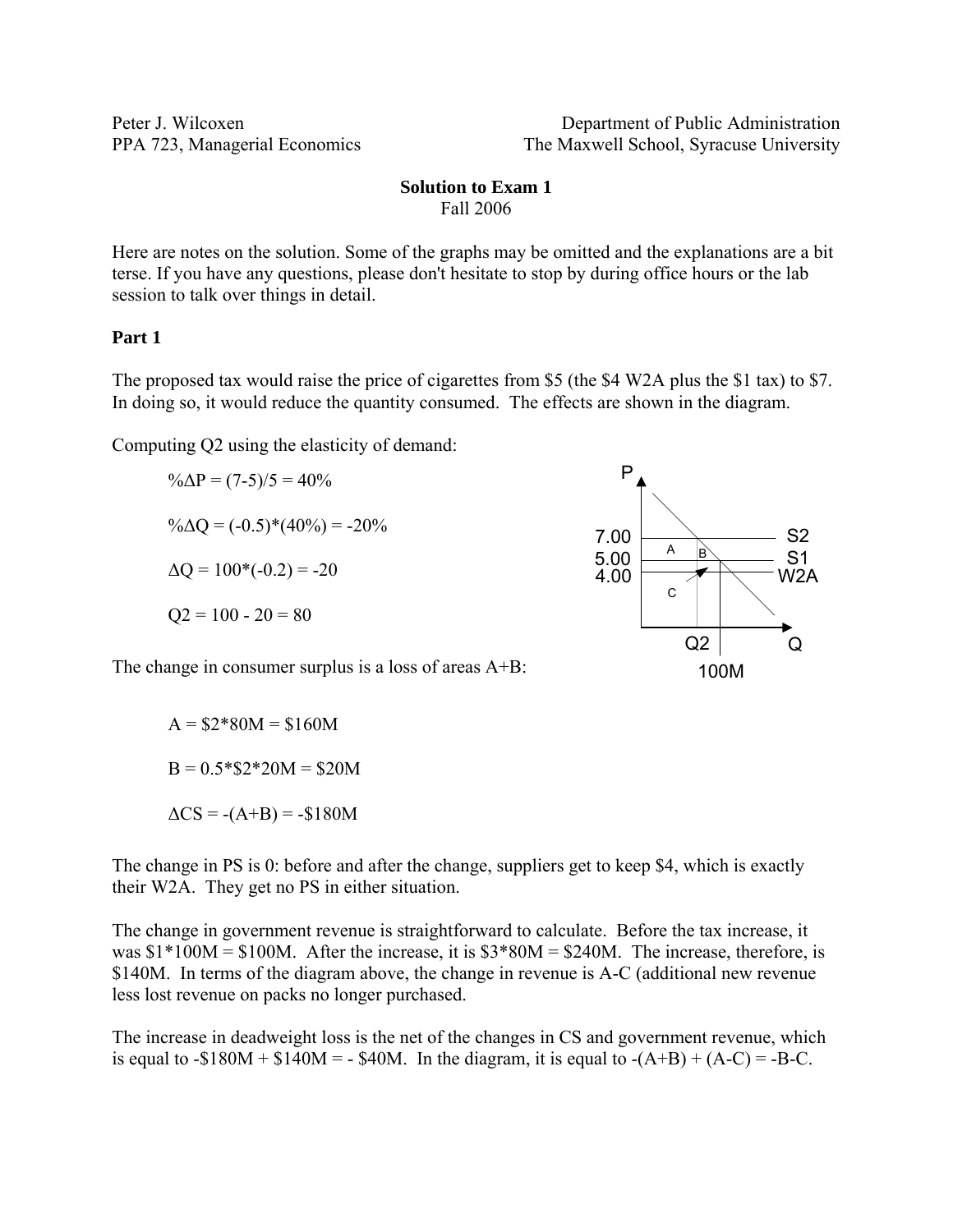# **Part 2**







 $W2P = 5500 - 0.5*Q$ 

 $W2A = 5*Q$ 

Buyers will choose Q where  $W2P = P$ 

Sellers will choose Q where  $P = W2A + $550$ 

Equilibrium:  $W2P = W2A + $550$ 

5500 -  $0.5 \text{*} Q = 5 \text{*} Q + $550$ 

 $4950 = 5.5*Q$ 

 $900 = Q$ 

 $W2P = 5500 - 0.5*900 = 5050$ 

 $W2A = 5*900 = 4500$ 

Purchaser price: 5050

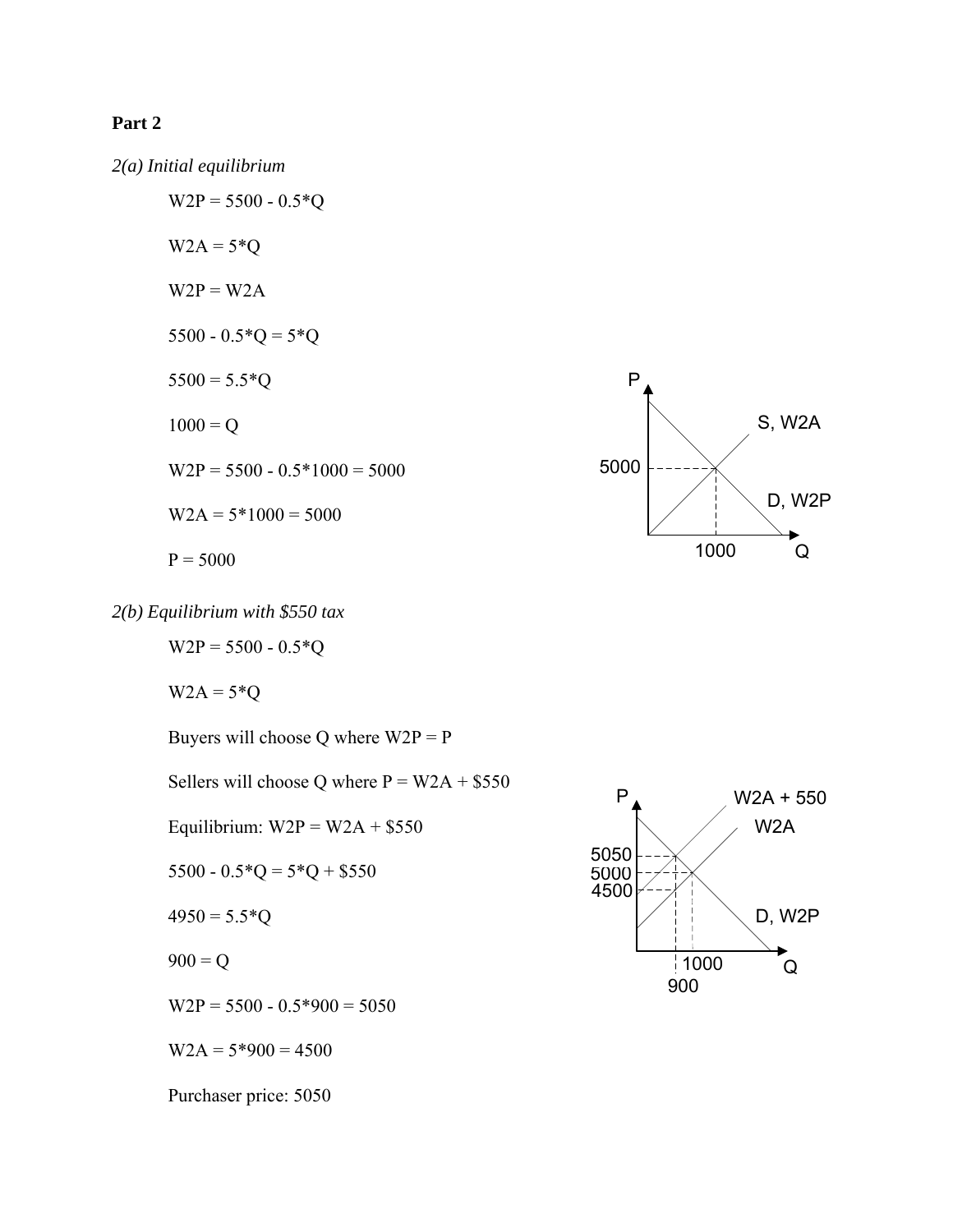Producer price: 4500

Quantity: 900

## *2(c) Changes in surplus*

 $\Delta CS = -(\$50*900 + 0.5*\$50*(1000-900)) = -\$47,500$ 

 $\Delta PS = -(\$500*900 + 0.5*\$500*(1000-900)) = -\$475,000$ 

 $\Delta$ Rev = \$550\*900 = \$495,000

 $DWL = (\$47,500 + \$475,000) - \$495,000 = 27,500$ 

Check by calculating the area of the triangle to the right of the new Q:

 $DWL = 0.5 * $550 * 100 = $27,500$ 

Producers bear most of the tax: the price they receive falls by \$500 while the price paid by consumers rises by only \$50. Equivalently, of the total tax revenue of \$495,000, the producers pay \$450,000 while consumers pay only \$45,000.

The difference is due to the difference in the demand and supply elasticities. Demand is much more elastic than supply, so buyers bear little of the burden. Calculating the elasticities:

Demand: η = %ΔQ/%ΔP = ((900-1000)/1000) / ((5050-5000)/5000) = -10%/1% = -10

Supply:  $\eta s = \frac{6}{\Delta Q} \left( \frac{900 - 1000}{1000} \right) / \left( \frac{(4500 - 5000)}{5000} \right) = -10\% - 10\% = 1$ 

### **Part 3**

For both goods, the subsidy lowers the price paid by buyers from \$100 to \$80, or by 20%. The changes in Q's can be calculated using the demand elasticities:

 $\eta = \frac{0}{\Delta} \frac{\Delta Q}{\Delta P}$ % $\Delta Q = \eta * \% \Delta P$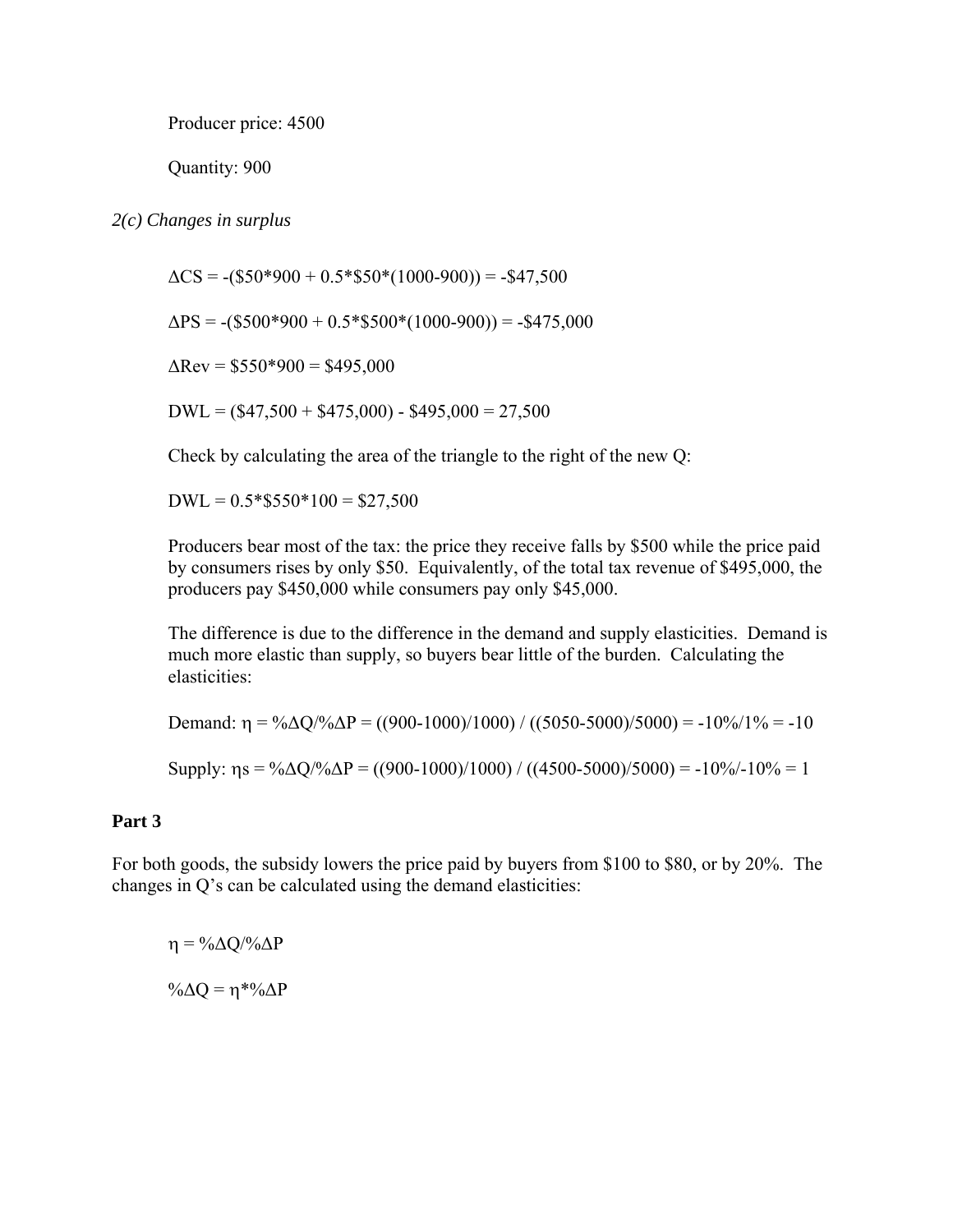

The total amount spent on the subsidy will be  $\$20*140 + \$20*220 = \$7,200$ . It's substantially larger than \$6,000. The consultant failed to take into account the fact that people will consume more of each service when the prices fall.

### **Part 4**

Initially, 100 units are consumed. Of those, 60 units are supplied by domestic producers since their supply is perfectly inelastic. The remaining 40 units are imported and the price in the market is equal to \$50.